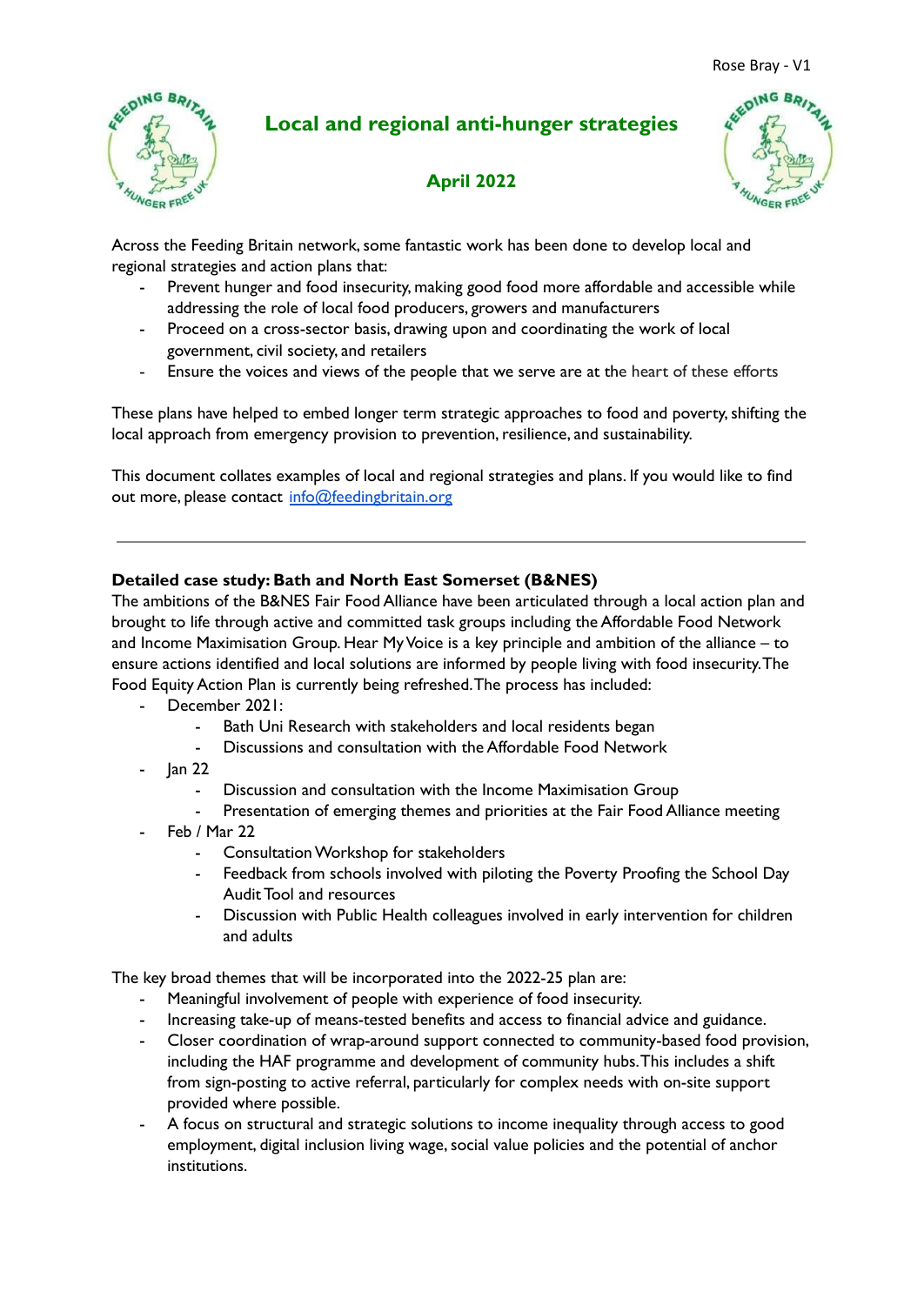- Increasing knowledge and confidence to assess, refer and support around food, nutrition and financial needs across all front-line services.
- Building links with wider work around sustainable food.
- Challenging and reducing the stigma associated with food insecurity and help-seeking.
- Increase focus on older people and young people aged 18-25 living away from home.
- Creating sustainable funding models for the Affordable Food Network.
- Positioning food insecurity well strategically within the context of wider healthy weight, physical activity, and food work.

Next steps and implementation:

- April 22
	- Two presentations with Bath Uni to share their research findings and gather feedback on the themes outlined and how to embed lived experience into the heart of the work.
	- Final Plan presented to Fair Food Alliance.
- May  $\lfloor$ uly 22
	- Presenting the plan and a paper to the Children and Adults Wellbeing Policy Development & Scrutiny Panel.
	- Plan presented to Full Council.

Overall, B&NES are moving from the coordination of emergency and crisis intervention that has dominated the last 2 years, to a longer-term, broader, more sustainable and strategically embedded approach to prevention and minimisation of household food insecurity.

#### **Examples from other Feeding Britain partners:**

#### **Newham:We Are Newham,We Are Food Secure**

The Young People and Food Security initiative is part of a series of actions to address poverty and inequality by Newham Council as part of its Community Wealth Building, Inclusive Economy and Towards a Better Newham strategies.

View the [strategy](https://www.newham.gov.uk/downloads/file/3454/newham-food-security-strategy-final) here.

#### **Feeding Liverpool: Good Food Plan:** [www.feedingliverpool.org/goodfoodplan](http://www.feedingliverpool.org/goodfoodplan)

The plan has five goals:

- 'Good food' at points of crisis
- Uncovering the true scale of food insecurity
- Enabling food citizenship
- Shifting policy and practice
- Connecting the community

As part of this work, the team has also created a map of food [provision](https://www.feedingliverpool.org/community-food-spaces/map/). View a [presentation](https://docs.google.com/presentation/d/1i5-lwz4dXM5N-Vay6AULpBLgKDzRUOBW/edit?usp=sharing&ouid=100550452057591316422&rtpof=true&sd=true) on this work here.

#### **Feeding Bristol: One City Food Equality Strategy and Action Plan**

Six priority themes:

- Fair, equitable access
- Choice and security
- Skills and resources
- Sustainable local food system
- Food at the heart of decision-making
- Cross-cutting strategic aims

View a [presentation](https://drive.google.com/file/d/1nhsoygPZ9BrKxOM7nSx41ZGIZFenZ864/view?usp=sharing) on this work here.